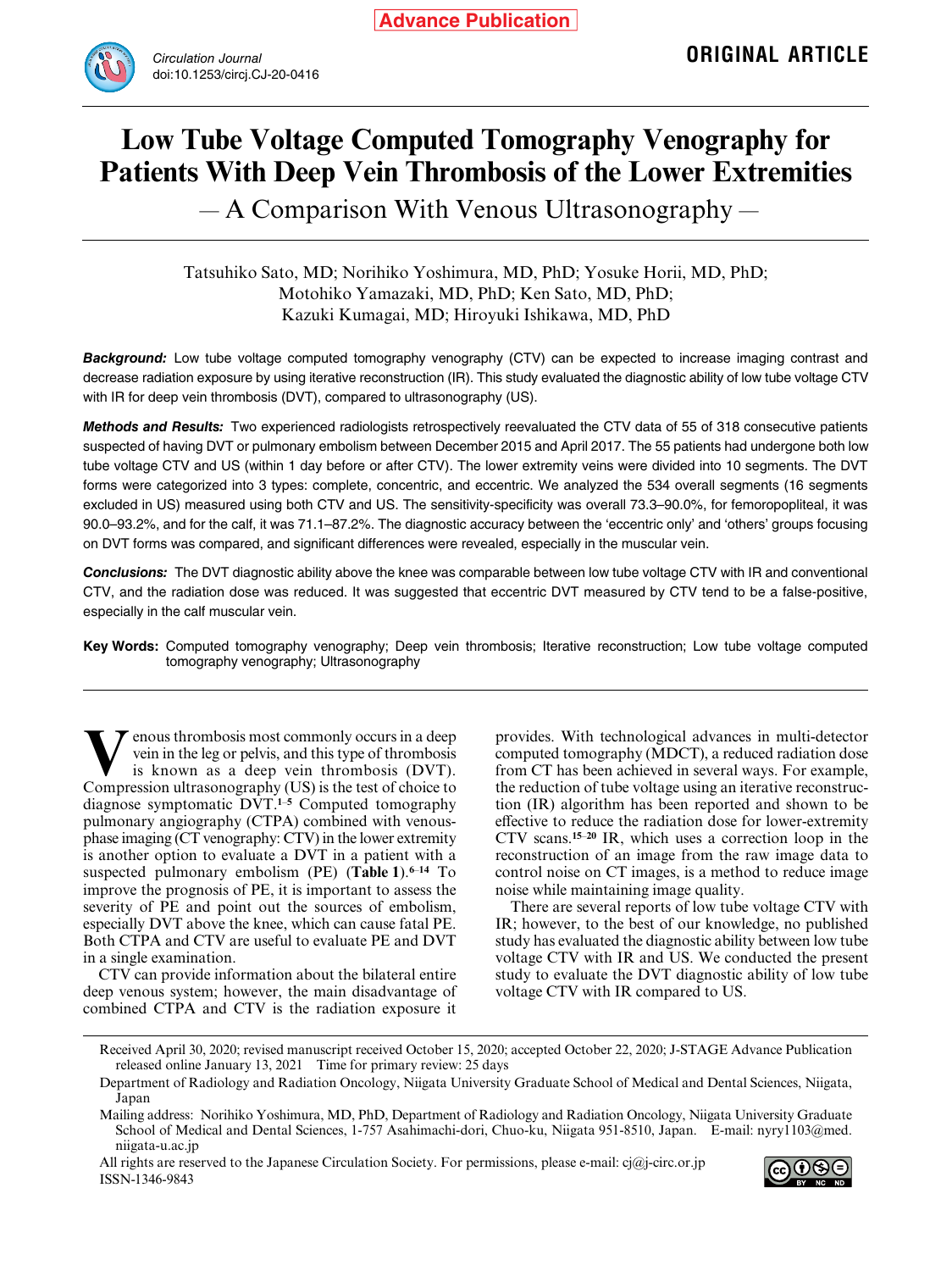| Table 1. Studies Using Conventional Tube Voltage CTV Above the Knee |     |                 |                 |  |  |
|---------------------------------------------------------------------|-----|-----------------|-----------------|--|--|
| Author (Year)                                                       | N   | Sensitivity (%) | Specificity (%) |  |  |
| Duwe et al (2000) <sup>6</sup>                                      | 74  | 89.0            | 94.0            |  |  |
| Garg et al (2000) <sup>7</sup>                                      | 70  | 100.0           | 97.0            |  |  |
| Loud et al $(2000)^8$                                               | 71  | 100.0           | 100.0           |  |  |
| Cham et al $(2000)^9$                                               | 116 | 100.0           | 96.0            |  |  |
| Peterson et al (2001) <sup>10</sup>                                 | 136 | 71.0            | 93.0            |  |  |
| Loud et al (2001) <sup>11</sup>                                     | 308 | 97.0            | 100.0           |  |  |
| Yoshida et al (2001) <sup>12</sup>                                  | 42  | 100.0           | 100.0           |  |  |
| Begemann et al (2003) <sup>13</sup>                                 | 41  | 100.0           | 96.6            |  |  |
| Lim et al $(2004)^{14}$                                             | 26  | 100.0           | 100.0           |  |  |

CTV, computed tomography venography.





**Figure 2.** The 10 segments:  $\odot$  right femoral vein;  $\oslash$  right popliteal vein; ③ right posterior-tibial vein; ④ right peroneal vein; **©** right muscular vein; **©** left femoral vein;  $\oslash$  left popliteal vein; ⑧ left posterior-tibial vein; ⑨ left peroneal vein; ⑩ left muscular vein.

#### **Methods**

**Patients** Our institutional review board (Niigata University) approved

this retrospective study, and informed consent was waived. We adapted low tube voltage imaging with IR as our CT protocol for PE or DVT in December 2015 and started this study in May 2017.

We retrospectively reevaluated the CTV data of 55 of 318 consecutive patients suspected of having DVT or PE between December 2015 and April 2017 at our institute (Niigata University Medical & Dental Hospital). Sixty-five of the 318 patients had been examined by using US within 1 day before or after CTV, and 55 of these 65 patients had undergone low tube voltage CTV with IR. In the 55 patients, 45 patients had CTV and US performed on the same day, 10 patients had CTV performed the day after US, and no patients had CTV performed the day before US. The mean age of the 55 patients was 66.3 years (range 41–85 years). Eleven (20.0%) of the patients were male, and 44 (80.0%) were female.

The lower extremity veins were divided into 10 segments: right femoral vein; right popliteal vein; right posterior-tibial vein; right peroneal vein; right muscular vein; left femoral vein; left popliteal vein; left posterior-tibial vein; left peroneal vein; left muscular vein. We evaluated 10 segments in each of the 55 patients, and 16 of the total 550 segments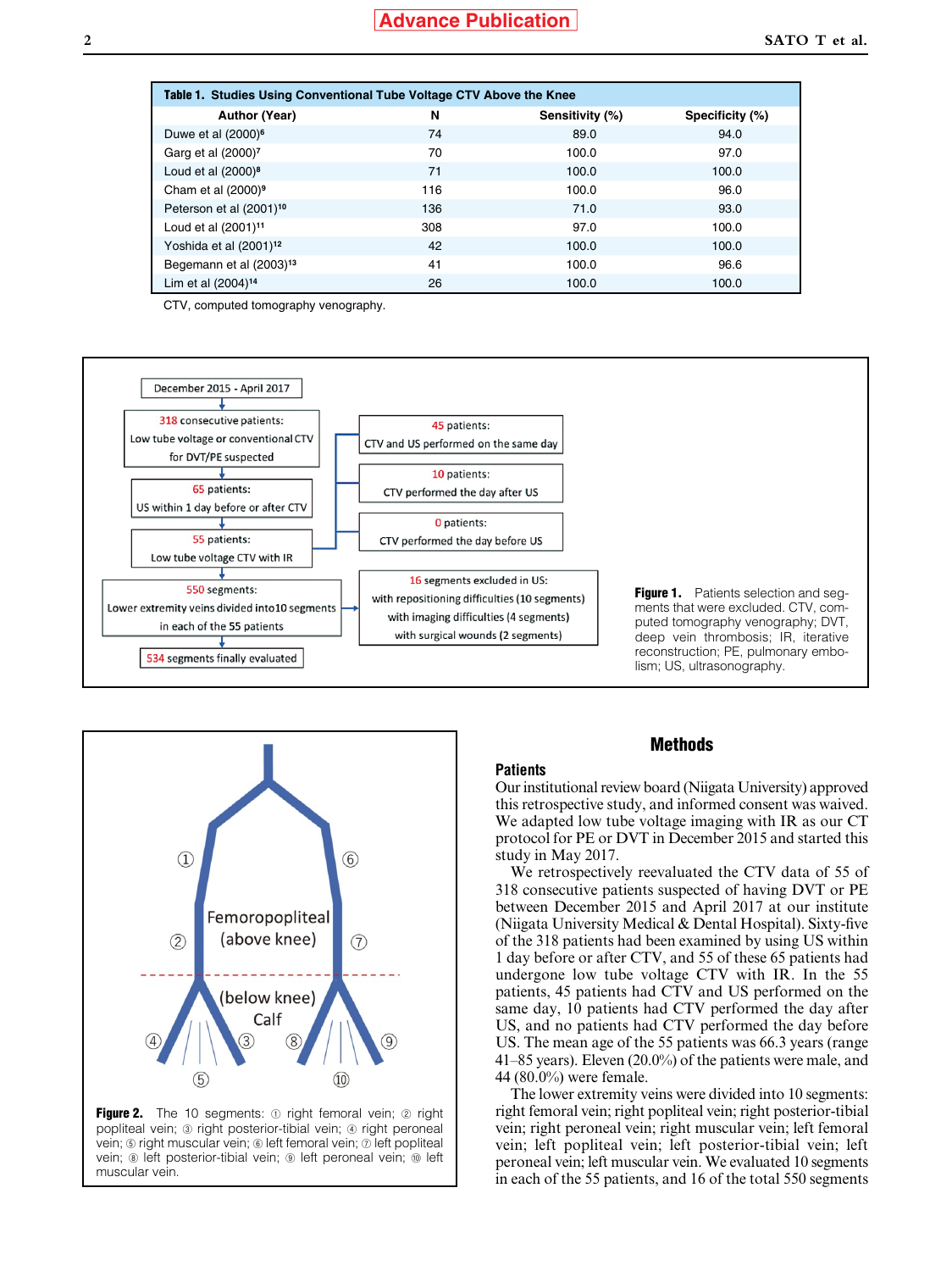

Figure 3. Three types of deep vein thrombosis (DVT) forms: Complete (left arrow); Concentric (center arrow); and Eccentric (right arrow).

were excluded as a result of US. The reasons for the 16 exclusions as a result of US were as follows: repositioning difficulties (10 segments), imaging difficulties (4 segments), and surgical wounds (2 segments). Finally, 534 segments of the 55 patients were evaluated (**Figures 1** and **2**).

## **MDCT Imaging Protocol**

All patients underwent a combined CTPA and CTV of both lower limbs. All CTPA-CTV studies were performed on a 192-slice scanner (SOMATOM Force; Siemens Healthineers, Erlangen, Germany). All patients were examined while in the supine position with the bilateral ankles on a pillow to put the calf up. An automated power injector was used to administer 100mL of 370mgI/mL non-ionic contrast material (Iopamiron 370; Bayer HealthCare, Berlin, Germany) in all but one of the patients at a flow rate of 22.2mgI/kg/s and an additional 40-mL bolus of 0.9% saline solution at the same flow rate through a 22-gauge. catheter in the antecubital vein. For the single patient, 100mL of 350mgI/mL non-ionic contrast material (Omnipaque 350; Daiichisankyo HealthCare, Tokyo) was used.

Automatic bolus tracking (CARE Bolus; Siemens) with a trigger attenuation threshold of 200 Hounsfield units (HU) within the pulmonary trunk was used, and the acquisition of CTPA started 10s after the trigger. The acquisition of indirect CTV started 5min after the completion of the CTPA to produce near-optimum enhancement in the veins of the lower extremities. CTV scanning was done from the abdomen to the calf in a craniocaudal direction during a single breath-hold; the patients were allowed to breathe during the leg scan.

The patients underwent CTV with the following parameters: tube voltage, 80kVp; collimation, 192×0.6mm; automatic tube current modulation (CARE Dose4D; Siemens) with a quality reference volume computed tomography dose index (CTDIvol) of 3mGy; section thickness, 2.0mm; slice interval, 2.0mm; gantry rotation time, 0.28s; and pitch, 0.85. The IR technique of the Sinogram Affirmed Iterative Reconstruction (SAFIRE; Siemens) was used with the strength level 4.

In most cases, sufficient contrast was obtained and no additional scan was performed. There were some segments with poor images due to postoperative vascular compression or metal artifacts, but even such segments were included in the CTV evaluation.

#### **US Protocol**

US was performed by medical technologists as routine work in accordance with the Japanese standard US protocol with a linear probe, color Doppler and the compression method,**<sup>21</sup>** and the saved image data were confirmed by a radiologist who was blinded to the CTV results.

#### **Image Interpretation**

All 55 examinations of the low tube voltage CTV with IR were anonymously evaluated by 2 experienced boardcertificated radiologists (#1: 27 years' experience; #2: 15 years' experience) who were blinded to each patient's name, medical history, and report.

The diagnostic criterion for a DVT on CTV was a complete or partial intraluminal filling defect. We categorized the forms of DVTs as three types: complete, concentric, and eccentric (**Figure 3**). If there were different interpretations regarding the presence of DVTs or the forms of DVTs in a segment, a consensus decision was reached. The inter-observer variability was tested for the entire venous system, the proximal venous system, and the distal venous system.

#### **Statistical Analysis**

The statistical analyses were performed in the following order. We first analyzed the diagnostic ability of CTV for all segments, using US as a reference. We then analyzed the segments after dividing them into 2 groups: 'femoropopliteal' (femoral vein and popliteal vein) and 'calf' (posteriortibial vein, peroneal vein, and muscular vein). Next, we analyzed the veins after dividing all segments into 5 groups per vein (femoral vein, popliteal vein, posterior-tibial vein, peroneal vein and muscular vein). Furthermore, we divided the CTV-positive segments into 2 groups according to the DVT forms: 'eccentric only' and 'others', and we used Fisher's exact test  $(2\times 2)$  to compare the true positives and false positives between the 2 groups. Finally, in addition to segment-based diagnostic ability, patient-based diagnostic ability was also calculated.

Cohen's kappa statistic was used to determine the differences of interpretations regarding the presence of DVTs. We defined  $\kappa$  values  $> 0.80$  as indicating excellent agreement, 0.61–0.80 as good agreement, 0.41–0.60 as moderate agreement, 0.21–0.40 as fair agreement, and ≤0.20 as poor agreement. Probability values <0.05 were considered significant. IBM SPSS Statistics version 25 was used for these analyses.

## **Results**

## **Radiation Dose**

The CTDI vol with the tube voltage set at 80kVp was measured in the 55 patients, and the range was from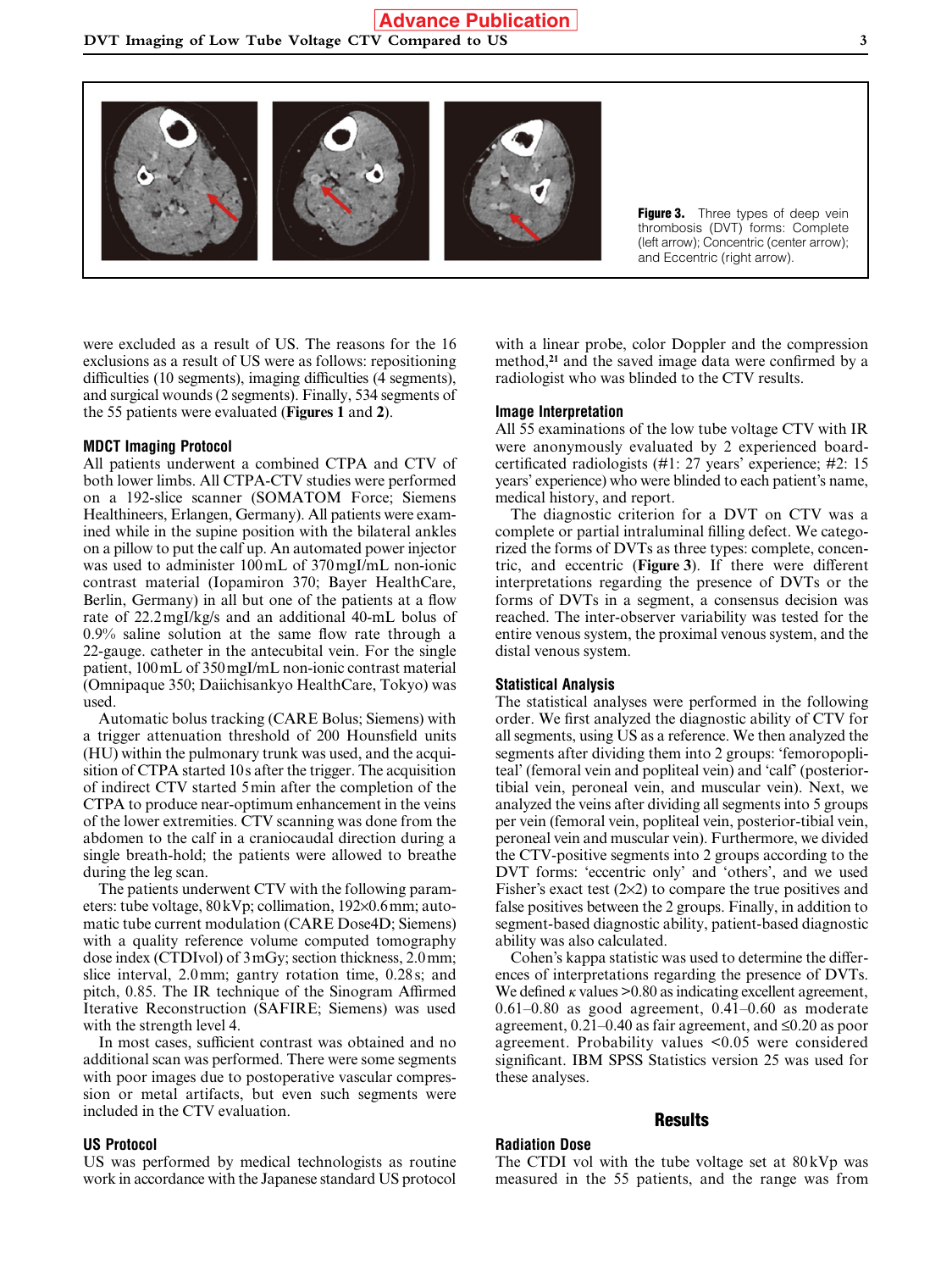| Table 2. Results of Low Tube Voltage CTV With IR vs. US, (A) 534 Segment-Based Results, (B) 55 Patient-Based Results |     |                                   |                                    |                                    |                                    |
|----------------------------------------------------------------------------------------------------------------------|-----|-----------------------------------|------------------------------------|------------------------------------|------------------------------------|
| (A) Segment-based                                                                                                    | n   | $CYV(+) US(+)$<br>(true positive) | $CYV(+) US(-)$<br>(false positive) | $CTV(-) US(+)$<br>(false negative) | $CTV(-) US(-)$<br>(true negative)  |
| Overall segments                                                                                                     | 534 | 63                                | 45                                 | 23                                 | 403                                |
| Femoropopliteal segments                                                                                             | 216 | 9                                 | 14                                 |                                    | 192                                |
| Calf segments                                                                                                        | 318 | 54                                | 31                                 | 22                                 | 211                                |
| Femoral vein segments                                                                                                | 108 | 4                                 | 5                                  |                                    | 98                                 |
| Popliteal vein segments                                                                                              | 108 | 5                                 | 9                                  | $\Omega$                           | 94                                 |
| Posterior-tibial vein segments                                                                                       | 104 | 3                                 | 7                                  | 6                                  | 88                                 |
| Peroneal vein segments                                                                                               | 106 | 12                                | 4                                  | 5                                  | 85                                 |
| Muscular vein segments                                                                                               | 108 | 39                                | 20                                 | 11                                 | 38                                 |
| (B) Patient-based                                                                                                    | N   | $CYV(+) US(+)$<br>(true positive) | $CYV(+) US(-)$<br>(false positive) | $CYV(-) US(+)$<br>(false negative) | $CTV(-) US(-)$<br>(false negative) |
| Overall                                                                                                              | 55  | 38                                |                                    |                                    | 3                                  |
| Femoropopliteal                                                                                                      | 55  | 6                                 | 8                                  |                                    | 40                                 |
| Calf                                                                                                                 | 55  | 35                                | 8                                  | 9                                  | 3                                  |

Data are presented as (A) segment; (B) patient. CTV, computed tomography venography; IR, iterative reconstruction; US, ultrasonography.

| Table 3. Results of DVT Diagnostic Ability Using Low Tube Voltage CTV With IR, (A) 534 Segment-Based<br>Results, (B) 55 Patient-Based Results |             |                    |            |            |          |
|-----------------------------------------------------------------------------------------------------------------------------------------------|-------------|--------------------|------------|------------|----------|
| (A) Segment-based                                                                                                                             | Sensitivity | <b>Specificity</b> | <b>PPV</b> | <b>NPV</b> | Accuracy |
| Overall segments                                                                                                                              | 73.3        | 90.0               | 58.3       | 94.6       | 87.3     |
| Femoropopliteal segments                                                                                                                      | 90.0        | 93.2               | 39.1       | 99.5       | 93.1     |
| Calf segments                                                                                                                                 | 71.1        | 87.2               | 63.5       | 90.6       | 83.3     |
| Femoral vein segments                                                                                                                         | 80.0        | 95.1               | 44.4       | 99.0       | 94.4     |
| Popliteal vein segments                                                                                                                       | 100.0       | 91.3               | 35.7       | 100.0      | 91.7     |
| Posterior-tibial vein segments                                                                                                                | 33.3        | 92.6               | 30.0       | 93.6       | 87.5     |
| Peroneal vein segments                                                                                                                        | 70.6        | 95.5               | 75.0       | 94.4       | 91.5     |
| Muscular vein segments                                                                                                                        | 78.0        | 65.5               | 66.1       | 77.6       | 71.3     |
| (B) Patient-based                                                                                                                             | Sensitivity | <b>Specificity</b> | <b>PPV</b> | <b>NPV</b> | Accuracy |
| Overall                                                                                                                                       | 84.4        | 30.0               | 84.4       | 30.0       | 74.5     |
| Femoropopliteal                                                                                                                               | 85.7        | 83.3               | 42.9       | 97.6       | 83.6     |
| Calf                                                                                                                                          | 79.5        | 27.3               | 81.4       | 25.0       | 69.1     |

Data are presented as %. DVT, deep vein thrombosis; CTV, computed tomography venography; IR, iterative reconstruction; PPV, positive predictive value; NPV, negative predictive value.

2.39mGy to 7.39mGy, with a median of 3.78mGy and an average of 3.99mGy.

#### **Sensitivity and Specificity**

The results of the 534 segments from the 55 patients are summarized in **Tables 2A** and **3A**. Overall, the 534 segments had a sensitivity of 73.3% and a specificity of 90.0%; the 216 femoropopliteal segments had a sensitivity of 90.0% and a specificity of 93.2%, and the 318 calf segments had a sensitivity of 71.1% and a specificity of 87.2%. The femoral vein had a sensitivity of 80.0% and a specificity of 95.1%, the popliteal vein had a sensitivity of 100.0% and a specificity of 91.3%; the posterior-tibial vein had a sensitivity of 33.3% and a specificity of 92.6%; the peroneal vein had a sensitivity of 70.6% and a specificity of 95.5%; and the muscular vein had a sensitivity of 78.0% and a specificity of 65.5%.

In addition, the patient-based results of the 55 patients are presented in **Tables 2B** and **3B**. Overall, the patients had a sensitivity of 84.4% and a specificity of 30.0%, the femoropopliteal had a sensitivity of 85.7% and a specificity of 83.3%, and the calf had a sensitivity of 79.5% and a specificity of 27.3%.

#### **False Positives and False Negatives**

There were 14 false-positive segments and 1 false-negative segment above the knee (femoropopliteal). These actual images are shown in **Figure 4**. Of the 14 false-positive segments, 10 segments showed eccentric defects (**Figure 4A**) and 2 segments showed concentric defects (**Figure 4B**). The other 2 segments had poor contrast due to postoperative vascular compression in 1 patient (**Figure 4C**). False positives above the knee were often found in the saphenopopliteal junction or in the distal femoral vein. The only false-negative segment above the knee was noted on the US as a small eccentric thrombus (**Figure 4D**), but not on the CTV performed on the following day. No false negatives above the knee were found in the 45 patients who had undergone CTV and US on the same day. Therefore, the sensitivity above the knee in those 45 patients was 100%.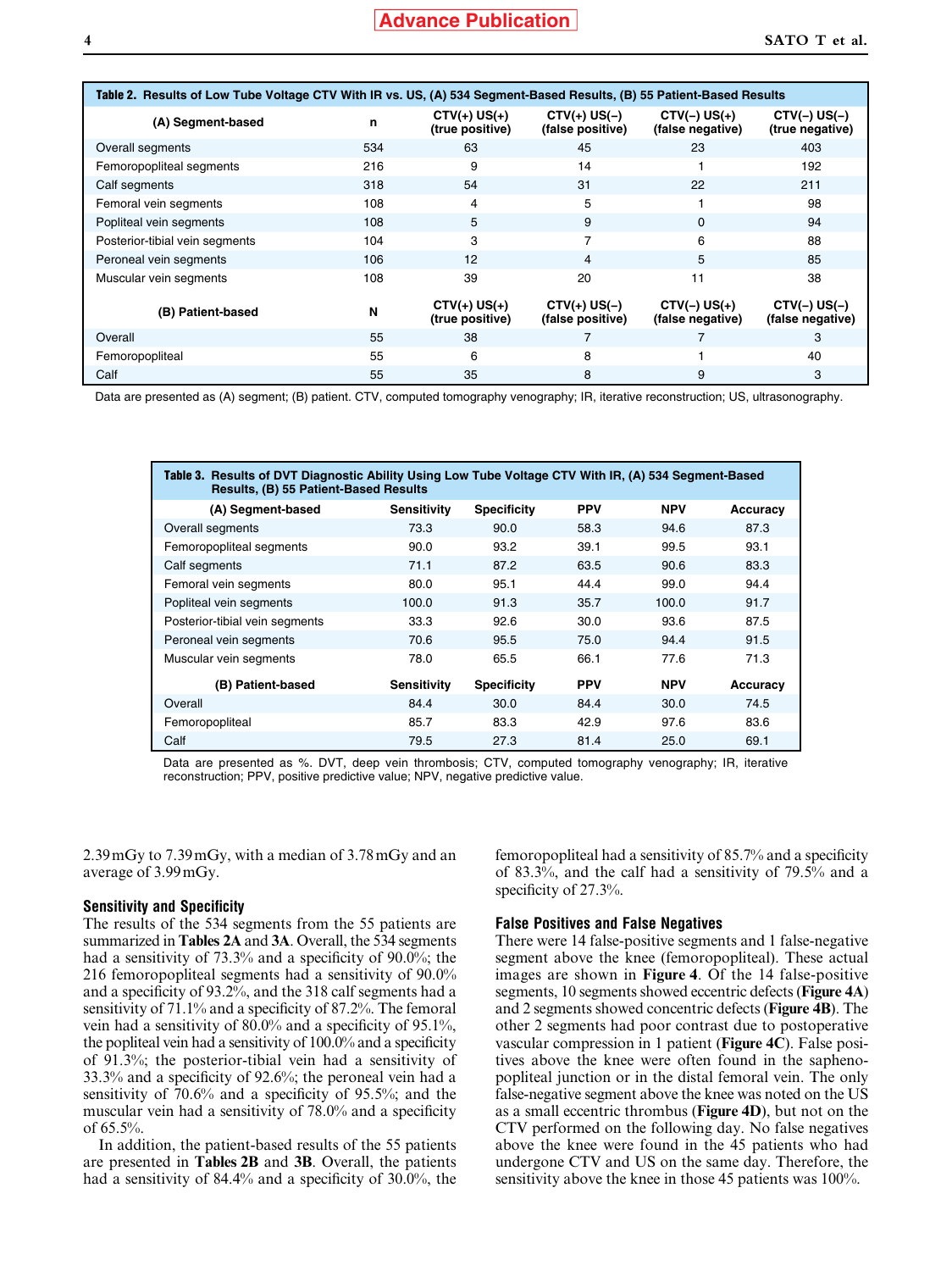

contrast by postoperative vascular compression (above the knee in 1 patient). (**D**) 1 false-negative segment with eccentric DVT on US (above the knee). (**E**) 1 false-negative segment with poor image on CTV by metal artifact (below the knee). CTV, computed tomography venography; DVT, deep vein thrombosis; US, ultrasonography.

There were 31 false-positive segments and 22 falsenegative segments below the knee (calf). More than half of these were found in the muscular veins, which had 20 false-positive segments and 11 false-negative segments. There was a false-negative segment in the muscular vein that was difficult to evaluate on CTV due to postoperative metal artifacts (**Figure 4E**).

#### **Eccentric Only and Other Forms of DVTs**

The results of the Fisher's exact tests  $(2\times2)$  between 'eccentric only' – 'others' and 'true positives' – 'false positives' were as follows: overall segments, P<0.001; femoropopliteal segments, P=0.013; calf segments, P<0.001; femoral vein segments, P=0.048; popliteal vein segments, P=0.266; posterior-tibial vein segments, P=1.000; peroneal vein segments, P=0.450; and muscular vein segments, P<0.001 (**Table 4**).

Significant differences were found in overall segments, in femoropopliteal segments, in calf segments, in femoral vein segments and especially in muscular vein segments.

### **Inter-Observer Variability**

There was good – moderate agreement between the 2 observers as to the presence of DVTs as follows: for overall segments,  $\kappa$ =0.63; for femoropopliteal segments,  $\kappa$ =0.60; for calf segments,  $\kappa$ =0.63. Of the segments with DVTs matched by 2 observers, the types of DVT forms matched 80.3% of the time.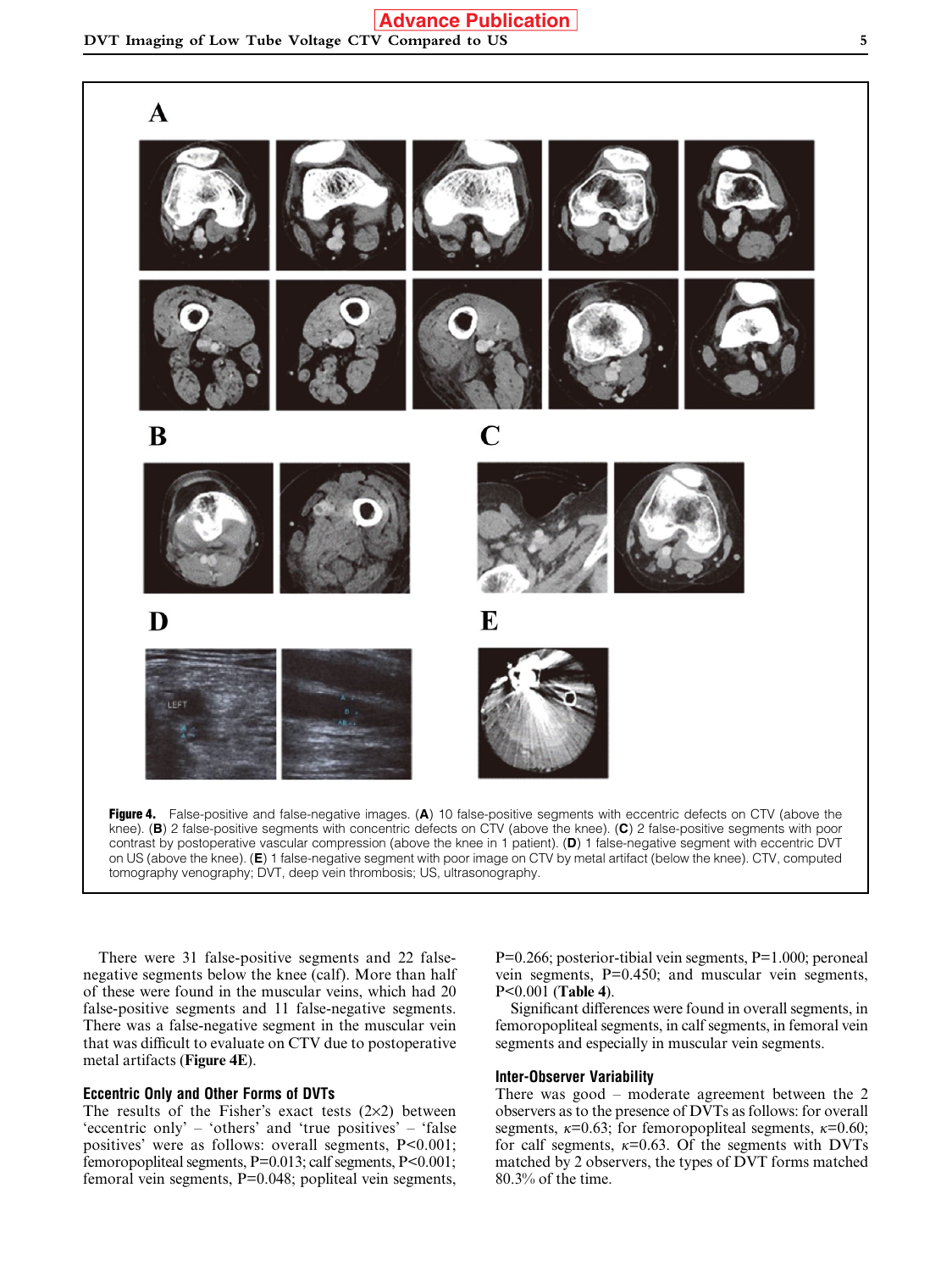| Table 4. Results of CTV Accuracy Focusing on DVT Form by Using Fisher's Exact Test |                      |                                |                                        |            |  |
|------------------------------------------------------------------------------------|----------------------|--------------------------------|----------------------------------------|------------|--|
| Fisher's exact test $(2\times2)$                                                   | DVT form<br>(on CTV) | True positive<br>(US positive) | <b>False positive</b><br>(US negative) | P value    |  |
| Overall segments                                                                   | Eccentric only       | 7                              | 29                                     | $< 0.001*$ |  |
|                                                                                    | <b>Others</b>        | 56                             | 16                                     |            |  |
| Femoropopliteal segments                                                           | Eccentric only       | 2                              | 11                                     | $0.013*$   |  |
|                                                                                    | <b>Others</b>        | 7                              | 3                                      |            |  |
| Calf segments                                                                      | Eccentric only       | 5                              | 18                                     | $< 0.001*$ |  |
|                                                                                    | <b>Others</b>        | 49                             | 13                                     |            |  |
| Femoral vein segments                                                              | Eccentric only       | $\Omega$                       | 4                                      | $0.048*$   |  |
|                                                                                    | <b>Others</b>        | 4                              |                                        |            |  |
| Popliteal vein segments                                                            | Eccentric only       | 2                              | 7                                      | 0.266      |  |
|                                                                                    | <b>Others</b>        | 3                              | 2                                      |            |  |
| Posterior-tibial vein segments                                                     | Eccentric only       | $\Omega$                       | 2                                      | 1.000      |  |
|                                                                                    | <b>Others</b>        | 3                              | 5                                      |            |  |
| Peroneal vein segments                                                             | Eccentric only       | 1                              |                                        | 0.450      |  |
|                                                                                    | <b>Others</b>        | 11                             | 3                                      |            |  |
| Muscular vein segments                                                             | Eccentric only       | 4                              | 15                                     | $< 0.001*$ |  |
|                                                                                    | <b>Others</b>        | 35                             | 5                                      |            |  |

Probability values <0.05 were considered significant. \*Considered significant. CTV, computed tomography venography; DVT, deep vein thrombosis; US, ultrasonography.

#### **Discussion**

#### **Sensitivity and Specificity Above the Knee (Femoropopliteal)**

Our present study analysis of 55 patients demonstrated that CTV with 80kVp reconstructed with IR had a sensitivity 90.0% and a specificity of 93.2% in the femoropopliteal segments (i.e., the femoral vein and the popliteal vein).

The 90.0% CTV sensitivity above the knee was calculated from 9 true positives and 1 false negative. The only falsenegative segment that missed DVT in the CTV had a localized mural thrombus in the US (**Figure 4D**). The possible reason for the false negative was the time lag; that the DVT had moved because of the CTV performed the day after the US. The additional analysis of the 45 patients who had undergone CTV and US on the same day showed a sensitivity of 100% (no false negatives) in the femoropopliteal segments. It is considered better to reduce the time lag between CTV and US as much as possible.

In contrast, the 93.2% CTV specificity above the knee was calculated from 14 false positives and 192 true negatives. Ten of the 14 false positives were eccentric defects and often found in the sapheno-popliteal junction or in the distal femoral vein (**Figure 4A**). Possible reasons for the false positives were as follows: laminar flow at the saphenopopliteal junction, which might be observed as eccentric defects; or eccentric DVT in the distal femoral vein running deep on the dorsal side of the femur, which might be difficult to observe with US. In addition, there were 2 false positives with concentric defects, 1 of which (**Figure 4B Left**) was suspected to be overestimated for slight uneven imaging. The other (**Figure 4B Right**) was suspected of moving due to the time lag between CTV and US on the same day because there were multiple true positives below the knee. There were also 2 false positives (in 1 patient) with poor contrast because of postoperative vascular compression (**Figure 4C**).

In addition, the patient-based results above the knee (femoropopliteal) showed a slightly lower sensitivity and specificity than the segment-based results. As with the segment-based results, the only false negative due to time lag decreased the sensitivity, and some false positives, caused by the eccentric defects or the postoperative compression, decreased the specificity. Furthermore, the much lower number of true negatives due to no segmental divisions decreased the specificity.

Although there is room for improvement in these false positives and false negatives, the results in the femoropopliteal segments, with both sensitivity and specificity >90%, are considered comparable to the results of studies evaluating CTV using a conventional tube voltage.**<sup>6</sup>**–**<sup>14</sup>**

#### **Sensitivity of PE**

CT venography was reported by Loud et al in 1998.**<sup>22</sup>** According to a multicenter study using an above-knee CTV called PIOPED II, the sensitivity of PE was 83% in the CTPA single test, but the sensitivity of PE increased to 90% in the CTPA-CTV combination test.**<sup>23</sup>** In addition, the diagnostic ability of PE was equivalent in the combination test of CTPA-CTV and the combination test of CTPA-US.**<sup>24</sup>** Because the DVT diagnostic ability of conventional CTV and low tube voltage CTV (with IR) was shown to be equivalent above the knee in our study, it is estimated that the sensitivity of PE using low tube voltage CTV (with IR) is equivalent to that of PIOPED II. Further study is required on this point.

#### **Reduction of Radiation Exposure by Low Tube Voltage CTV and IR**

An increase in the patients' radiation exposure may be a problem due to the extensive coverage (including lower extremities) provided by the CTPA-CTV method. A low tube voltage protocol is a powerful method to reduce the radiation dose, especially for the vascular imaging. The image noise increases with the use of low tube voltage; however, as the energy of the X-rays decreases, the imaging effect of iodine increases. Thus, the contrast-to-noise ratio was maintained in low tube voltage CTV. The radiation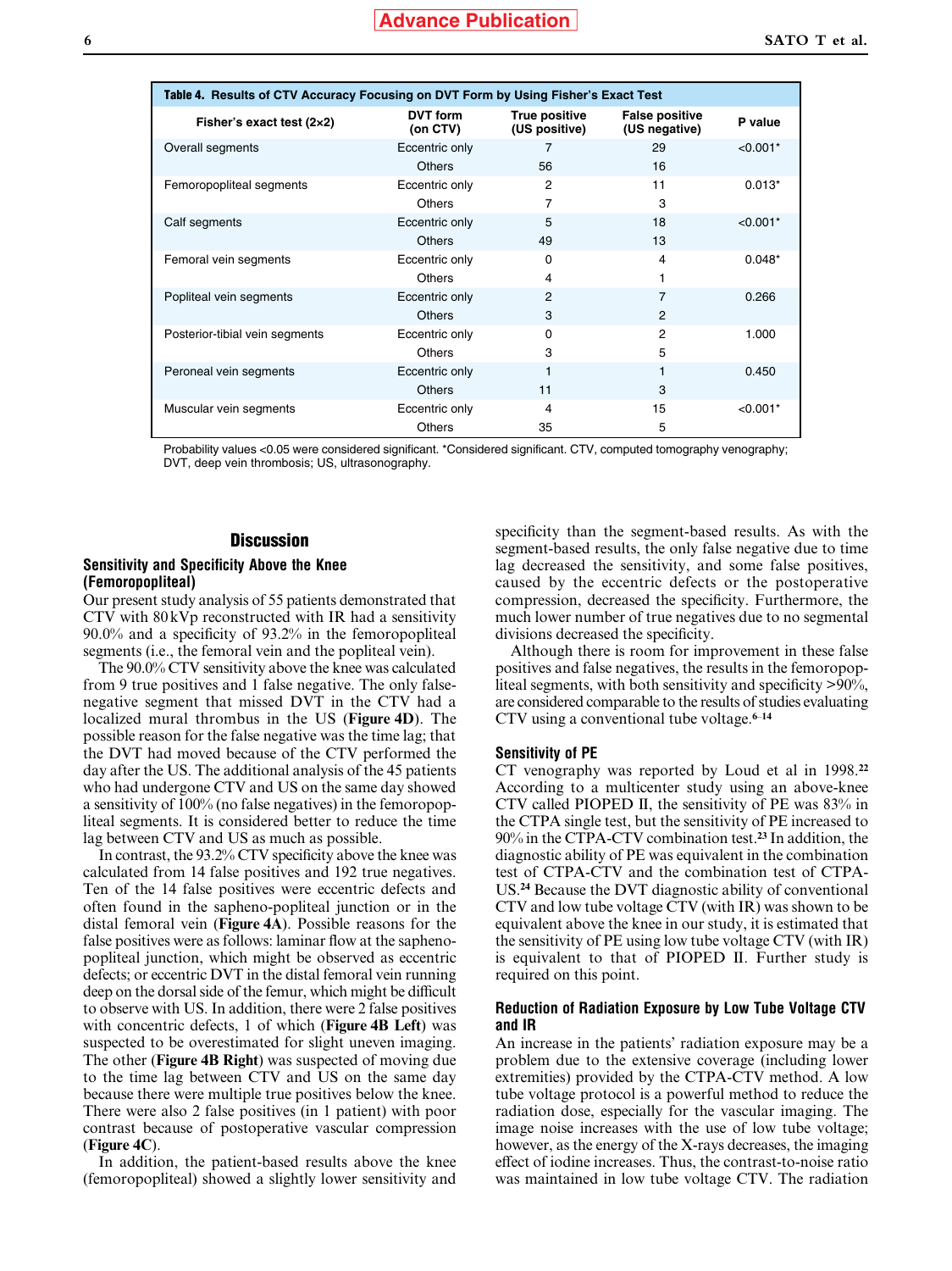dose at low tube voltage CTV has been reported at 10.3mGy in CTDI vol and 1,163.3±73.6mGy· cm in DLP.**<sup>15</sup>** The average CTDI vol value in our present study was 3.99mGy, which is less than one-half the value of the previous study (10.3mGy). A new reconstruction method using IR is being developed. IR is a reconstruction method capable of reducing image noise in CTV. It has been reported that the image quality obtained with IR is equal, whereas the radiation dose is reduced.**<sup>15</sup>** Compared to filtered back projection, IR has different image features. Images that are reconstructed with the use of IR show an oil painting appearance, and the diagnostic accuracy has not yet been evaluated. The present study demonstrates that the diagnostic accuracy of CTV was preserved when IR was used. To the best of our knowledge, this is the first study to evaluate the diagnostic accuracy of CTV using IR compared to US.

#### **Sensitivity and Specificity Below the Knee (Calf)**

Most reports of the CTV were targeted at the above-theknee veins rather than the below-the-knee veins. In our study, there were many false negatives and significantly low sensitivity (71.1%) in the calf segments (i.e., the posteriortibial vein, peroneal vein, and muscular vein). The specificity of the calf segments (87.2%) was also inferior to that of the femoropopliteal segments. Therefore, the overall sensitivity (73.3%) and specificity (90.0%) combining the femoropopliteal and calf results were relatively low. Among the calf veins, the diagnostic ability differed in the muscular vein compared to the posterior-tibial vein and the peroneal vein. Although the posterior-tibial vein and the peroneal vein both had >90% specificity, the muscular vein had particularly low specificity (65.5%).

We compared the diagnostic accuracy between the 'eccentric only' and 'others' groups, and significant differences were revealed in overall segments, femoropopliteal segments, calf segments, femoral vein segments and muscular vein segments; that is, the eccentric DVTs on the CTV tended to be false positive (US negative), especially in the calf muscular vein. One of the possible causes for the false positives is over-diagnosis of CTV, as mentioned in the case of the femoropopliteal. CTV has a potential limitation of incomplete mixing of contrast media. Muscular veins have underdeveloped vein valves and are affected by muscle contractions due to the angle of the ankle joint. As a result, stagnation of the blood flow or laminar flow may occur, and eccentric poor contrast regions may be formed on the CTV. Thus, CTV may overestimate the presence of eccentric DVTs, especially in muscular veins.

Loud et al included the lower leg when conducting CTV, but there has been no report showing the use of evaluating the lower leg veins in patients suspected of having a PE. The lower leg veins, in particular the muscular veins, are frequently the sites of thrombosis,**<sup>25</sup>** and further study is required to establish the use of CTV assessments of the lower leg veins.

#### **Study Limitations**

This study has several limitations: the retrospective design, the relatively low number of cases, the poor postoperative images and the time lag between CTV and US. Also, whether there was movement or a change of DVTs and therapeutic interventions between CTV and US was not investigated.

## **Conclusions**

The DVT diagnostic ability above the knee was comparable between low tube voltage CTV with IR and conventional CTV, and the radiation dose was reduced. Our analyses suggest that eccentric DVT on CTV tend to be a false positive, especially in the calf muscular vein.

#### Acknowledgments

The authors gratefully acknowledge the work of past and present members of our laboratory.

#### **Disclosures**

The authors declare no conflicts of interest.

#### IRB Information

The Institutional Review Board of the Niigata University (2018-0422) approved this study. Our procedures were conducted in accordance with the Declaration of Helsinki and the ethical standards of the IRB of the Niigata University (responsible committee on human experimentation). Our studies on diagnostic accuracy conformed to STARD (Standards for Reporting of Diagnostic Accuracy Studies).

#### Data Availability

The deidentified participant data will not be shared.

#### References

- 1. White RH, McGahan JP, Daschbach MM, Hartling RP. Diagnosis of deep-vein thrombosis using duplex ultrasound. *Ann Intern Med* 1989; **111:** 297–304.
- Prandoni P, Lensing AW, Büller HR, Cogo A, Prins MH, Cattelan AM, et al. Deep-vein thrombosis and the incidence of subsequent symptomatic cancer. *N Engl J Med* 1992; **327:** 1128– 1133.
- 3. Rance A, Emmerich J, Guedj C, Fiessinger JN. Occult cancer in patients with bilateral deep-vein thrombosis. *Lancet* 1997; **350:**  $1448 - 1449$
- 4. Bura A, Cailleux N, Bienvenu B, Léger P, Bissery A, Boccalon H, et al. Incidence and prognosis of cancer associated with bilateral venous thrombosis: A prospective study of 103 patients. *J Thromb Haemost* 2004; **2:** 441–444.
- 5. Pennell RC, Mantese VA, Westfall SG. Duplex scan for deep vein thrombosis: Defining who needs an examination of the contralateral asymptomatic leg. *J Vasc Surg* 2008; **48:** 413–416.
- 6. Duwe KM, Shiau M, Budorick NE, Austin JH, Berkmen YM. Evaluation of the lower extremity veins in patients with suspected pulmonary embolism: A retrospective comparison of helical CT venography and sonography. 2000 ARRS Executive Council Award I. American Roentgen Ray Society. *AJR Am J Roentgenol* 2000; **175:** 1525–1531.
- 7. Garg K, Kemp JL, Wojcik D, Hoehn S, Johnston RJ, Macey LC, et al. Thromboembolic disease: Comparison of combined CT pulmonary angiography and venography with bilateral leg sonography in 70 patients. *AJR Am J Roentgenol* 2000; **175:** 997–1001.
- 8. Loud PA, Katz DS, Klippenstein DL, Shah RD, Grossman ZD. Combined CT venography and pulmonary angiography in suspected thromboembolic disease: Diagnostic accuracy for deep venous evaluation. *AJR Am J Roentgenol* 2000; **174:** 61–65.
- 9. Cham MD, Yankelevitz DF, Shaham D, Shah AA, Sherman L, Lewis A, et al. Deep venous thrombosis: Detection by using indirect CT venography. The Pulmonary Angiography-Indirect CT Venography Cooperative Group. *Radiology* 2000; **216:** 744– 751.
- 10. Peterson DA, Kazerooni EA, Wakefield TW, Knipp BS, Forauer AR, Bailey BJ, et al. Computed tomographic venography is specific but not sensitive for diagnosis of acute lower-extremity deep venous thrombosis in patients with suspected pulmonary embolus. *J Vasc Surg* 2001; **34:** 798–804.
- 11. Loud PA, Katz DS, Bruce DA, Klippenstein DL, Grossman ZD. Deep venous thrombosis with suspected pulmonary embolism: Detection with combined CT venography and pulmonary angiography. *Radiology* 2001; **219:** 498–502.